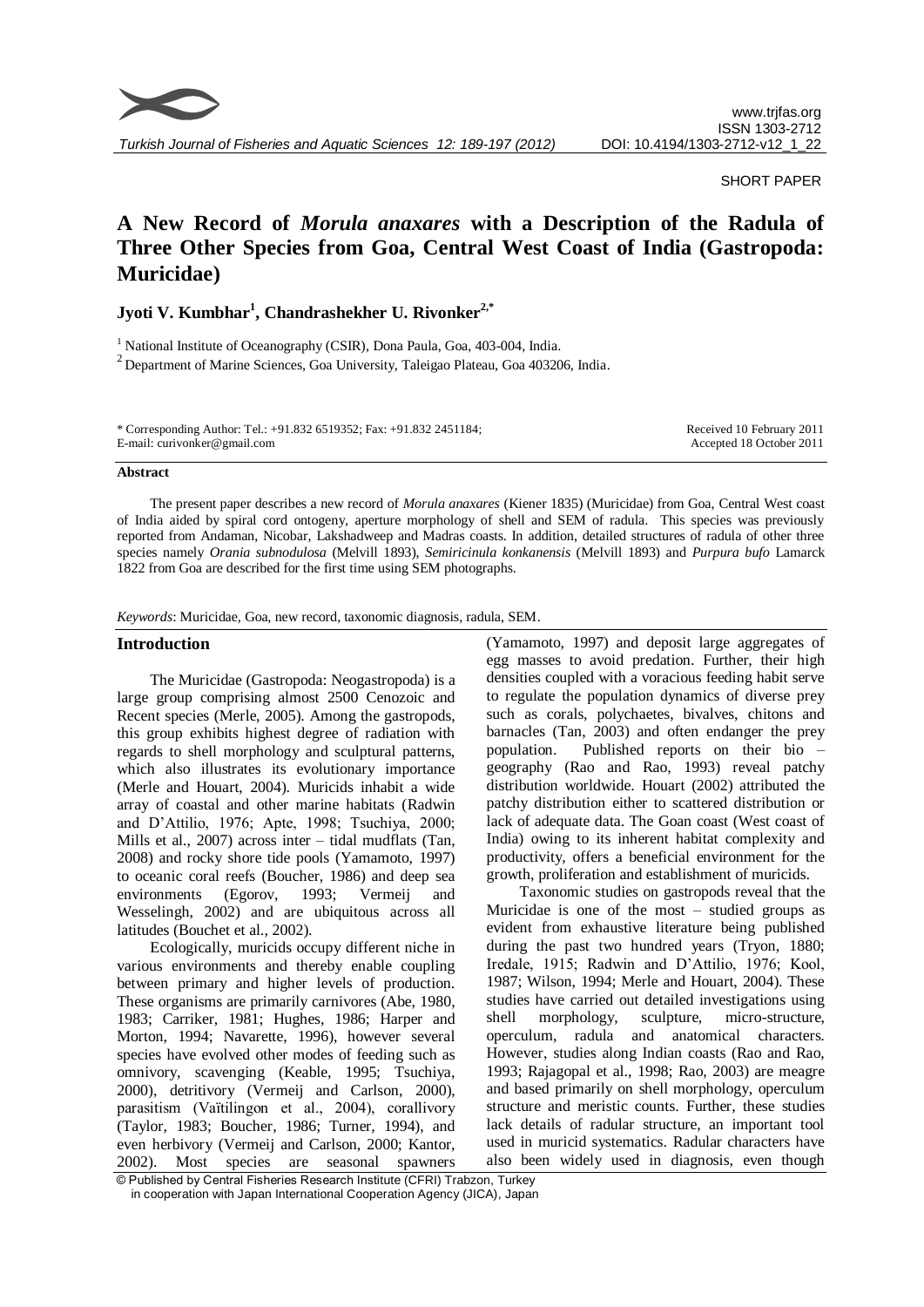radular morphology has been shown to vary within species during ontogeny, with season and sex (Claremont et al., 2008) and radular characters are considered as valid indicators of phylogeny for thaidid gastropods (Kool, 1987). The spiral sculpture is often used to give taxonomic distinctions at different hierarchic levels (specific, generic and subfamilial levels, Merle, 2001). However, Hylleberg and Nateewathana, (1992) pointed that the spiral characters are not clearly identified, resulting to a potential difficulty to recognize and compare muricid taxa. In view of this, Merle (2001) provided the terminology and some methodological comments on the identification of the spiral characters for the muricid family.

In view of this, the paper attempts to describe in detail one new record along Goa coast based on general shell morphology, spiral cord characters, aperture morphology, operculum and radula structure. In addition, radula structures of three other species have been described for the first time aided exclusively by SEM photographs. In addition preliminary information on the occurrence and distribution of the family Muricidae, a least studied group from the Goa coast is presented and discussed.

### **Materials and Methods**

Goa with a coastline of about 105 km along the Central West Coast of India, lies between 14°48'N and 15°48'N latitudes and between 75°40'E and

74°20'E longitudes and comprises diverse topographical features (Wagle, 1993; Figure 1). The present study area encompassed 10 rocky shores along the entire coastal stretch of Goa those supported high densities of muricid gastropods (Figure 1).

The collection of muricid species consisting both live organisms and dead shells was carried out during July, 2008 to February, 2009. The sampling was carried out at low tide and the geographical position of each site was determined using GPS. At each sampling site, live specimens were detached from the substratum and injected with 7.5 % Magnesium chloride solution mixed with an equal volume of seawater (Reid, 2000) to anaesthetize the animal in order to facilitate easy removal of operculum and radula. Subsequently, these were transferred to prelabeled zip-lock bags and temporarily stored in ice. In addition, empty shells or shells harbouring hermit crabs were collected and directly stored in pre-labeled zip-lock polythene bags and transported to the laboratory. At the laboratory, hermit crabs were dislodged from their shells, followed by washing shells with distilled water, drying at room temperature, whereas the empty shells were directly washed and dried. Morphological description of specimens was appropriately illustrated by Camera Lucida diagrams of operculum using Olympus SZX-DA 3M01330 microscope and photographs of shells (dorsal and ventral view) using 7.2 mega pixel digital camera (SONY DSC S750, 3X optical zoom). The specimens were subsequently identified up to species



**Figure 1.** Map of study area indicating sampling sites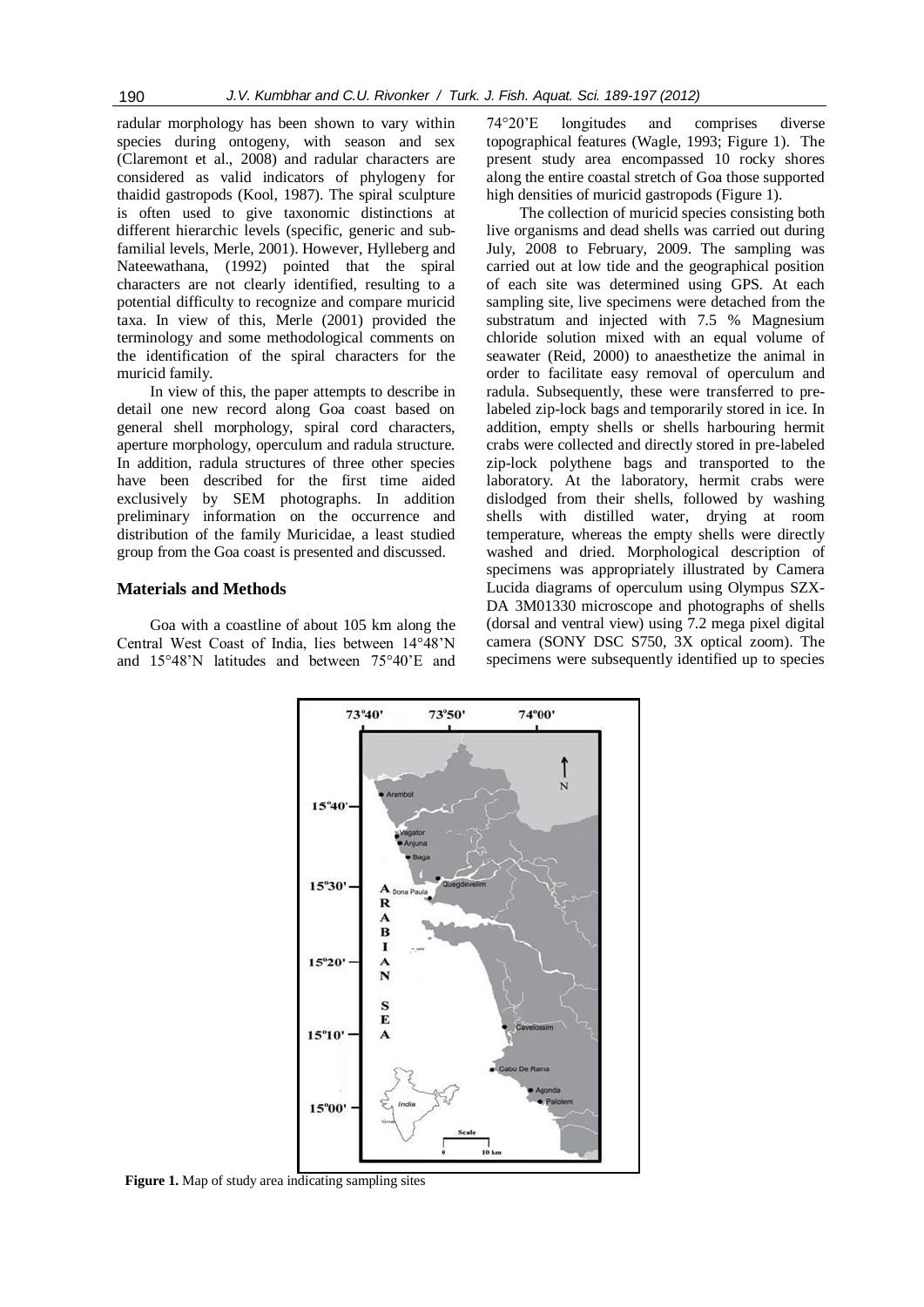level using orthodox taxonomic methods based on shell morphology, colour, texture, sculpture and meristic counts of shells those aided by taxonomic literature (Rao and Rao, 1993; Wilson, 1994; Tan and Sigurdsson, 1996; Apte, 1998; Rao, 2003; Houart, 2002, 2004). The shells were subsequently stored in pre-labelled plastic containers. The terminology used in the description of shells follows (Wilson, 1994). The spiral cord and aperture morphology is described as given in Merle (2001).

For radula extraction, live specimens were initially anaesthetized using 7.5 % Magnesium chloride to relax and loosen the body muscles attached to the shell and facilitate easy removal of the organism. Subsequently, an incision was made on the dorsal surface of the head to expose the radular sac located within the mantle cavity. The radular sac was transferred to 19 % KOH solution for digestion of radular tissue. Subsequently, the radula was washed with distilled water and dehydrated using alcohol (Ramesh and Ravichandran, 2008). SEM photographs of the radulae were taken at the National Institute of Oceanography, Goa using a JEOL JSM-5800 LV Scanning Electron Microscope (SEM) at 15 to 20 KV accelerating voltage. Initially, the radulae mounted on brass stubs with a double-sided tape were coated with gold and placed into the specimen chamber of the SEM (Roberts, 2000). Subsequently, photographs were taken at various magnifications depending on the size of the radula. Radula length and rachidian width were measured from the photographs. The terminology used in the description of radula follows Kool (1987).

### **Results**

*M. anaxares* is reported for the first time from Goa coast and is described in detail based on shell morphology, spiral cord characters, aperture

morphology and radula structure. In addition, radula structures of other three species (*Orania subnodulosa, Semiricinula konkanensis, Purpura bufo*) from Goa coast are described in detail for the first time and aided by SEM photographs.

### **Abbreviations Used in Figures**

cc- central cusp, lc- lateral cusp, ld- lateral denticle, idlc- inner denticle on lateral cusp, odlcouter denticle on lateral cusp, mc- marginal cusp, mdmarginal denticle, ca- cavity, P- Primary cord, SP-Subsutural cord, ID- Infrasutural denticle.

#### **Systematics**

Phylum MOLLUSCA (Linnaeus, 1758) Class GASTROPODA Cuvier, 1795 Sub Class ORTHOGASTROPODA Ponder and Lindberg, 1996 Super Order CAENOGASTROPODA Cox, 1960 Order SORBEOCONCHA Ponder and Lindberg, 1997 Sub Order HYPSOGASTROPODA Ponder and Lindberg, 1997 Infra Order NEOGASTROPODA Thiele, 1929 Super Family MURICOIDEA Rafinesque, 1815 Family MURICIDAE Rafinesque, 1815 *Morula anaxares* (Kiener, 1835) (Figure 2A-G)

### **Synonyms**

*Purpura anaxares* Kiener, 1835 (cited from Houart 2009)

*Sistrum anaxares*- Melvill and Standen 1901 *Drupa anaxares*- Melvill 1928 *Thais anaxares*- Gravely 1942 *Morula anaxares*- Cernohorsky 1972, Ray



*Morula anaxeres* (Kiener, 1835),A) (i): 4 spire whorls with white nodules, (ii): Undulating suture, (iii): 3 spiral rows with white nodules, (iv): 2 spiral rows with dark brown nodules, B) (v): 2 anterior pustules, (vi): Inverted U-shaped anal sulcus, (vii): 2 pairs of denticles C) (i):Subsutural cord, (ii) to (vi): Primary cords D) (i) to (v): Denticles.

**Figure 2.** *Morula anaxares* – (A,C) Dorsal view of shell (B) Ventral view of shell (D) Enlarged view of aperture (E) Operculum (attached surface) (F) Radula (enlarged) (g) Radula (entire view)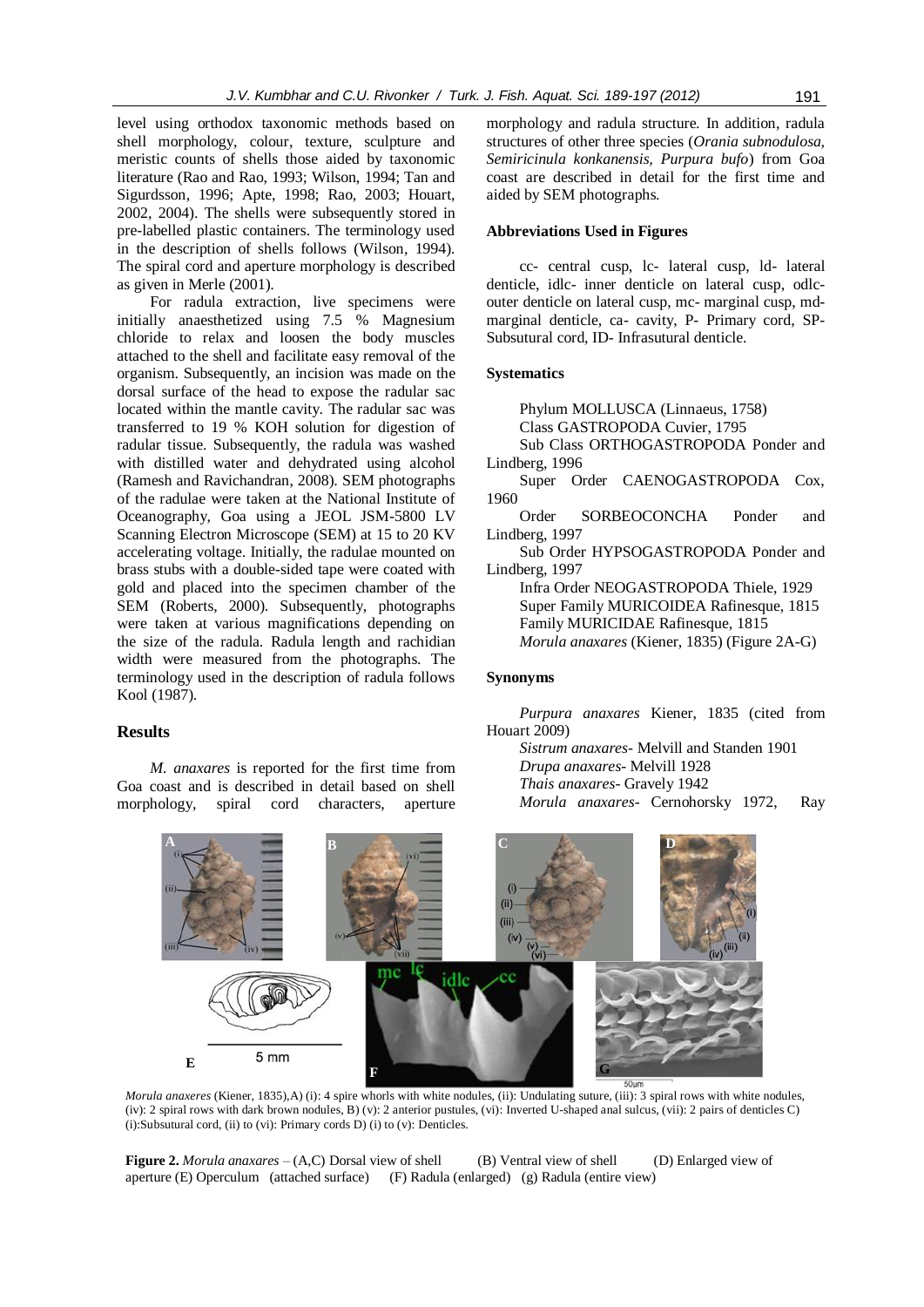1977, Rao and Rao 1991, Rao and Rao 1993.

#### **Material Examined**

Dona Paula, Goa:  $n = 55$ .

### **Diagnosis**

Shell small-sized; spire elevated, acute, consists of four or five teleoconch whorls with large rounded white nodules. Body whorl with five spiral cords with large rounded nodules decreasing in size anteriorly, the first, third and fifth cords bear white nodules, those alternate with dark brown nodules along the second and fourth cords. Apertures narrow, with two pairs of white to bluish white denticles. Radula with single marginal denticle, marginal cusp present.

### **Description**

Shell small-sized, protoconch of 3 to 3.5 whorls. Spire elevated, acute, consists of four or five teleoconch whorls with large rounded nodules, suture undulating.

Body whorl consists of five primary cords, P1, P2, P3, P4, P5 with large rounded nodules decreasing in size anteriorly; the large nodules giving an angular appearance to the whorls and an additional sub-sutural cord above first primary cord (Figure 2C).

Aperture narrow, elongately ovate, outer lip margin thick, interior denticulate with two pairs of evenly spaced denticles, D1, D2, D3, D4 (Figure 2D); columella with two pustules anteriorly; anal sulcus open, inverted 'U' shaped; siphonal canal short and narrowly open (Figure 2B).

Shell colouration varies from grey to brown, with white nodules on the spire and first, third, and fifth rows of the body whorl; aperture and columella light violet, denticles bluish white (Figure 2Aand D).

Operculum 2.5-3.5 mm long, oval, thin, transparent, yellow, with a sub-apical nucleus (Figure 2E). Radula length 1.92 mm, rachidian width 7.69 µm (Figure 2G), central cusp triangular with wide base, lateral cusp with straight orientation, single denticle between the central and lateral cusps; area between lateral cusp and side of rachidian wide and horizontal; single marginal denticle, marginal cusp present; lateral cusp and edge of the marginal cusp oriented in similar direction (Figure 2F).

This is the first new record of *M. anaxares* from Goa coast and along the entire West coast of India, except Lakshadweep Islands wherein a detailed description of the species is given using morphology, operculum and SEM of radular structure. This species was previously recorded from Andaman, Nicobar, and Lakshadweep Islands and Madras coast (Rao and Rao, 1993). However, the above study did not focus on the radula structure of this species.

*Orania subnodulosa* (Melvill 1893) (Figure 3A-F)

#### **Synonyms**

*Ricinula (Sistrum) subnodulosa* Melvill 1893. *Sistrum subnodulosum*- Melvill and Standen 1901.

*Thais subnodulosa*- Gravely 1942.

*Drupa subnodulosa*- Hornell and Tomlin 1951.

*Cronia subnodulosa*- Rao and Rao 1993, Rao 2003.

### **Materials Examined**

Dona Paula, Goa: n = 30.

#### **Diagnosis**

Shell slender, spire high, longer than body



*Orania subnodulosa* (Melvill, 1893), A) (i): 5 angulated spire whorls, (ii): Axial ribs, (iii): Transverse white band, (iv): Inverted U-shaped anal sulcus. B) (v): Dark brown blotch on columella, (vi): Dark violet aperture, (vii): Transverse white band on interior of aperture, (viii): 5 denticles. C) (i) to (vi): Primary cords, (vii) to (xi): Denticles.

**Figure 3.** *Orania subnodulosa* – (A) Dorsal view of shell. (B, C) Ventral view of shell. (D) Operculum (attached surface). (E) Radula (enlarged). (F) Radula (entire view)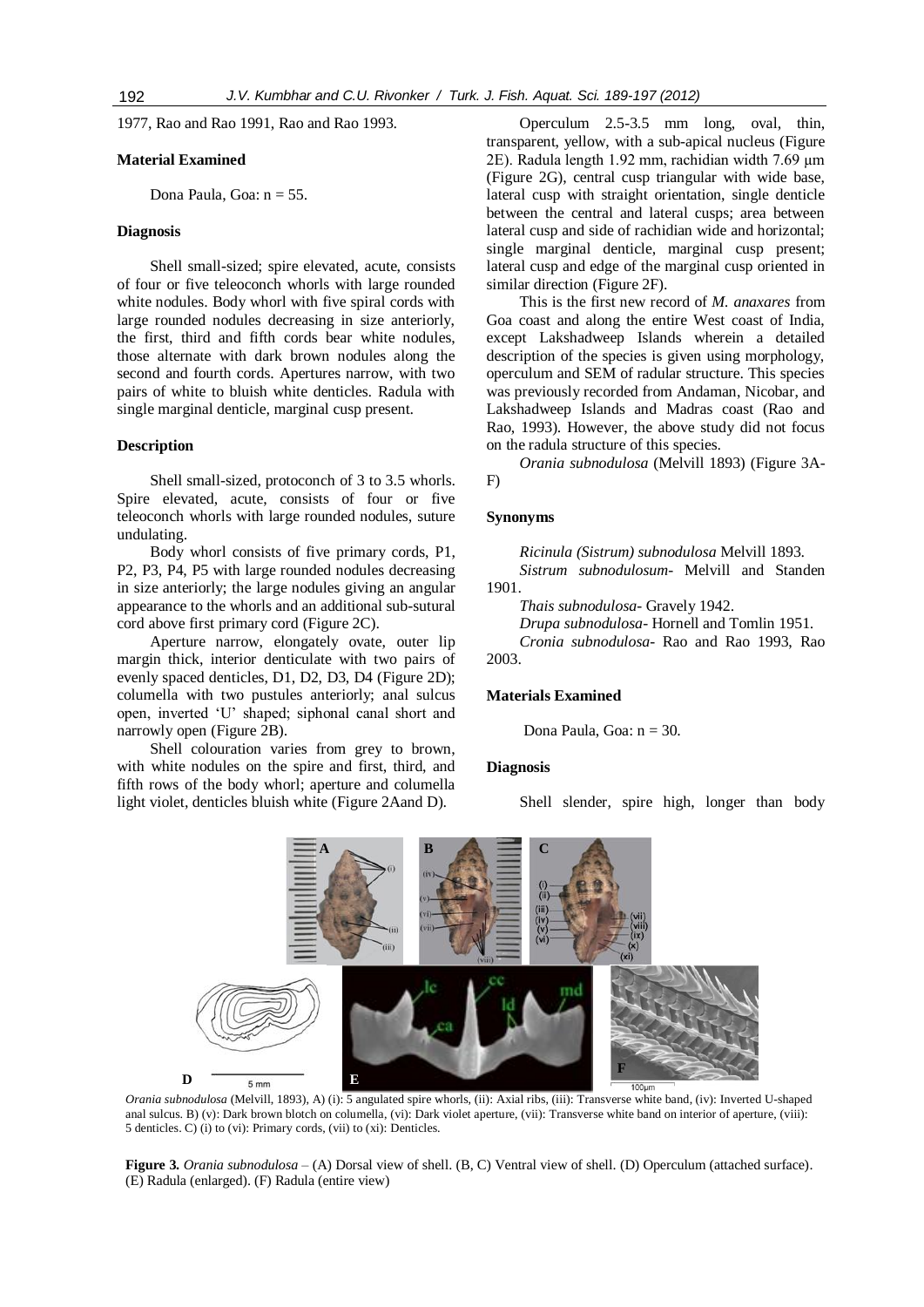whorl. Body whorl with white band between the third and fourth rows of tubercles, also visible inside the aperture. Interior of aperture violet with four to five denticles, the posterior two lead to raised ridges inside the aperture. Radula with single marginal denticle, marginal cusp absent.

### **Description**

Shell slender, protoconch unknown. Spire high, longer than body whorl, consists of five angulated whorls, with two spiral cords of compressed tubercles on each whorl with scabrous cords on either side.

Body whorl bears five spiral chords of compressed tubercles, P1, P2, P3, P4, P5, shoulder whorl being the most prominent (Figure 3C). Axial sculpture consists of eight to nine axial ribs (Figure 3A). Aperture with four to five denticles, D1, D2, D3, D4, D5 on outer lip, the posterior two leading to raised ridges inside the aperture; columella with two to three anterior plications just above the siphonal canal; siphonal canal short and narrow; anal sulcus deep, inverted 'U' shaped (Figure 3B and 3C).

Shell chocolate brown with dark brown tubercles, prominent white band present between the third and fourth rows of tubercles, and continuous with its inner counterpart, aperture light violet, columella with dark brown patch posteriorly, anterior portion violet (Figure 3A, 3C).

Operculum 3.5-4.5 mm long, thin, yellow, with a sub-apical nucleus (Figure 3D). Radula length 3.06 mm, rachidian width 11.1 µm (Figure 3F), central cusp thin, needle shaped, one or two denticles with a cavity at the base present between the central and lateral cusps, but closer to the lateral cusp, lateral cusp with concave outer edge, pointing outwards, area between lateral cusp and side of rachidian wide and horizontal, single marginal denticle present, marginal cusp absent (Figure 3E).

*Semiricinula konkanensis* (Melvill 1893) (Figure 4A-G)

### **Synonyms**

*Ricinula (Sistrum) konkanensis* Melvill 1893. *Sistrum konkanensis*- Melvill and Standen 1898,

Melvill and Standen 1901.

*Drupa konkanensis*- Melvill 1928, Hornell and Tomlin, 1951

*Cronia konkanensis*- Rao and Rao 1993.

#### **Material analysis**

Dona Paula, Goa: n = 34; Quegdevelim, Goa: n  $= 3.$ 

#### **Diagnosis**

Shell pyramidally fusoid with rounded whorls. Each spire whorl bears three spiral cords of horizontal tubercles, two of these paired and separated from the third by fine ridges. Axial ribs with chocolate brown horizontal tubercles, with shallow interstices. Outer lip of aperture with five denticles leading to raised ridges interiorly. Radula with two marginal denticles, marginal cusp distinctly longer than marginal denticles.

#### **Description**

Shell pyramidally fusoid, protoconch two and one half whorls. Spire high, consists of four or five rounded whorls, each whorl bears three spiral cords of horizontal tubercles, two of them paired and separated from the third by three fine ridges.



*Semiricinula konkanensis* (Melvill, 1893) A) (i): 3 spire whorls, (ii): 6 spiral rows with compressed brown tubercles, (iii): a- single row, b- paired rows on each spiral whorl, (iv): Axial ribs. B) (v): Light violet aperture, (vi): 2 anterior plications on columella, (vii): 5 denticles leading to raised ridges, (viii): Inverted U-shaped anal sulcus. C) (i) to (vii): Primary cords. D) (i): Infrasutural denticle, (ii) to (vi): 5 denticles leading to raised ridges.

**Figure 4.** *Semiricinula konkanensis* – (A, C) Dorsal view of shell (B) Ventral view of shell (D) Enlarged view of aperture (E) Operculum (attached surface) (F) Radula (enlarged) (G) Radula (entire view)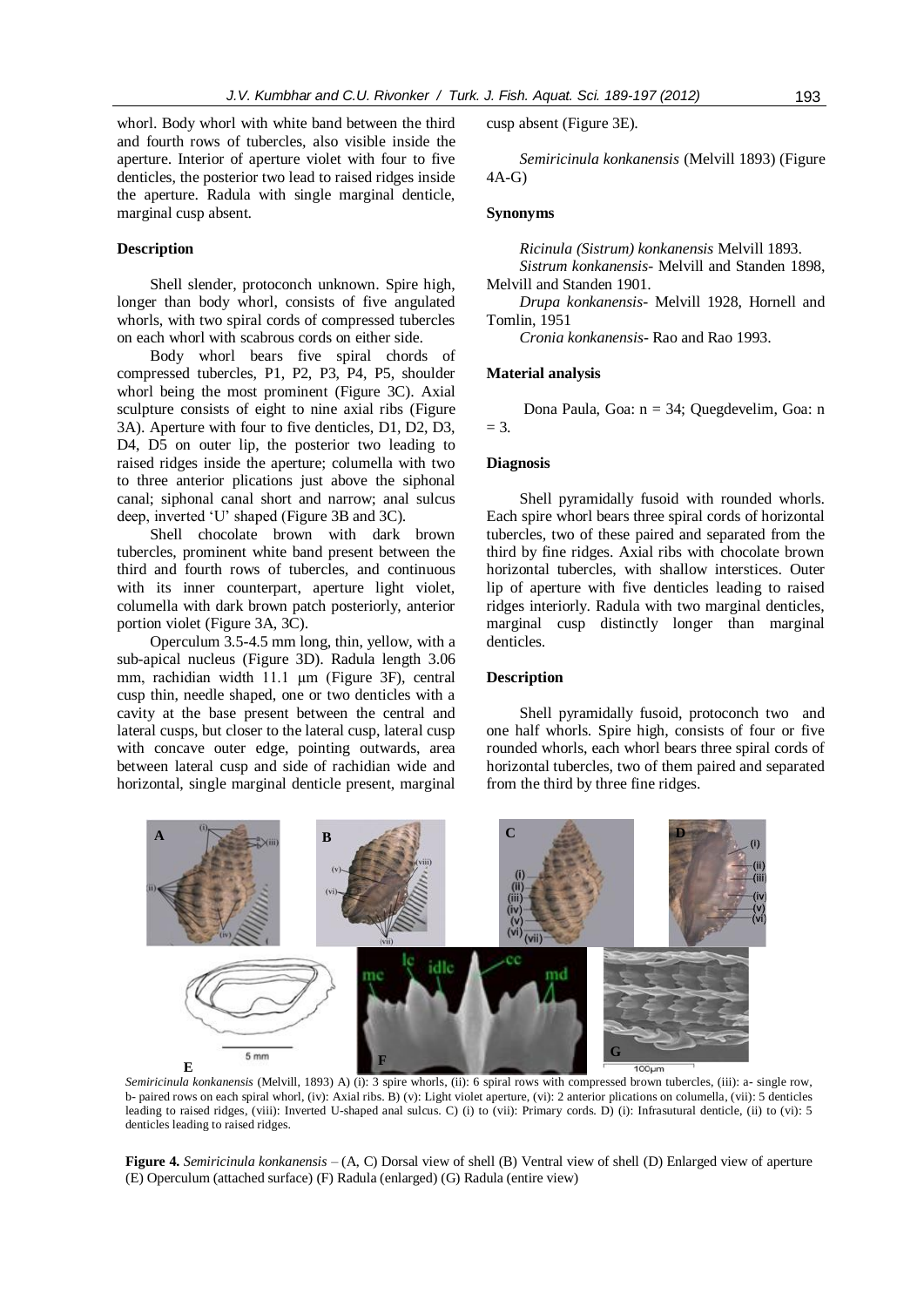Body whorl large, ovate, with seven spiral cords with horizontal tubercles P1, P2, P3, P4, P5, P6, P7 separated from each other by three fine spiral cords (Figure 4C). Axial sculpture consists of nine or ten low axial ribs on the body whorl (Figure 4A).

Aperture ovate, denticulate outer lip comprises an infra-sutural denticle (ID) and five denticles, D1, D2, D3, D4, D5 leading to raised ridges interiorly; two to three plications present anteriorly on the columella immediately above the siphonal canal; anal sulcus deep, inverted 'U' shaped (Figure 4B and D).

Shell light brown with chocolate brown tubercles, aperture light violet with white denticles (Figure 4A and D).

Operculum 5-6 mm long, broad D- shaped, light brown, with a lateral nucleus (Figure 4E). Radula length 4.90 mm, rachidian width 14.2 µm (Figure 4G), central cusp triangular, elongated and wide at the base, single denticle present between the central and lateral cusps, lateral cusp oriented slightly outwards, area between the lateral cusp and side of rachidian narrow and horizontal, two distinct marginal denticles present, marginal cusp distinctly longer and more robust than marginal denticles, lateral cusp and marginal edge oriented in same direction (Figure 4F).

*Purpura bufo* Lamarck 1822 (Figure 5A-E)

### **Synonyms**

*Purpura bufo* Lamarck 1822, Reeve 1846, Tryon 1880.

*Thais bufo -* Crichton 1941, Gravely 1942, Ray 1948.

*Mancinella bufo* – Rippingale and McMichael 1961, Cernohorsky 1972, Rao and Rao 1993.

#### **Materials Examined**

Dona Paula, Goa: n = 10; Cabo De Rama, Goa:

 $n = 9$ ; Vagator, Goa:  $n = 7$ ; Quegdevelim, Goa:  $n = 4$ .

#### **Diagnosis**

Shell large-sized, solid, heavy, globose. Protoconch unknown. Spire short, consists of three or four whorls. Body whorl large, consists of three or four prominent spiral cords with short blunt spines. Aperture large, ovate, interior lirate. Columella smooth, calloused, extends posteriorly above the shoulder. Outer lip margin chocolate brown, interior creamy white and columella creamy yellow. Radula with three or four distinct marginal denticles, marginal cusp distinctly longer than marginal denticles.

#### **Description**

Shell large-sized, solid, heavy, globose. Spire short with three or four rounded whorls. Body whorl large, consists of three or four prominent spiral cords, P1, P2, P3 with short blunt spines on the first and last spiral cords, and tubercles on one or two central cords (Figure 5C); six or seven fine spiral cords present above the shoulder rib on the sub-sutural ramp, and three cords between each of the spiral ribs (Figure 5A).

Aperture large, ovate, interior lirate, outer lip margin appears crenulate owing to the extensions of interstices between spiral cords on body whorl; columella smooth, calloused, extends posteriorly above shoulder; anal canal forming a distinct notch in the outer lip; siphonal canal short and broadly open (Figure 5B).

Shell dark brown with chocolate brown blunt spines and off-white to light orange patches in their interspaces; aperture creamy white, turns yellow near the margin, outer lip margin chocolate brown; columella creamy yellow (Figure 5A, 5B).



*Purpura bufo* Lamarck, 1822 A) (i): Subsutural cord (SP) and 6 fine cords on subsutural ramp, (ii): 5 spiral rows with or without short blunt spines, (iii): 5 spire whorls. B) (iv): Heavily calloused columella, (v): Anal sulcus – a distinct notch, (vi): Chocolate brown crenulate margin, (vii): Interior of aperture lirate. C) (i): Sub-sutural cord, (ii) to (vi): Primary cords

**Figure 5.** *Purpura bufo* – (A, C) Dorsal view of shell b) Ventral view of shell (D) Operculum (attached surface) (E) Radula (enlarged) (F) Radula (entire view)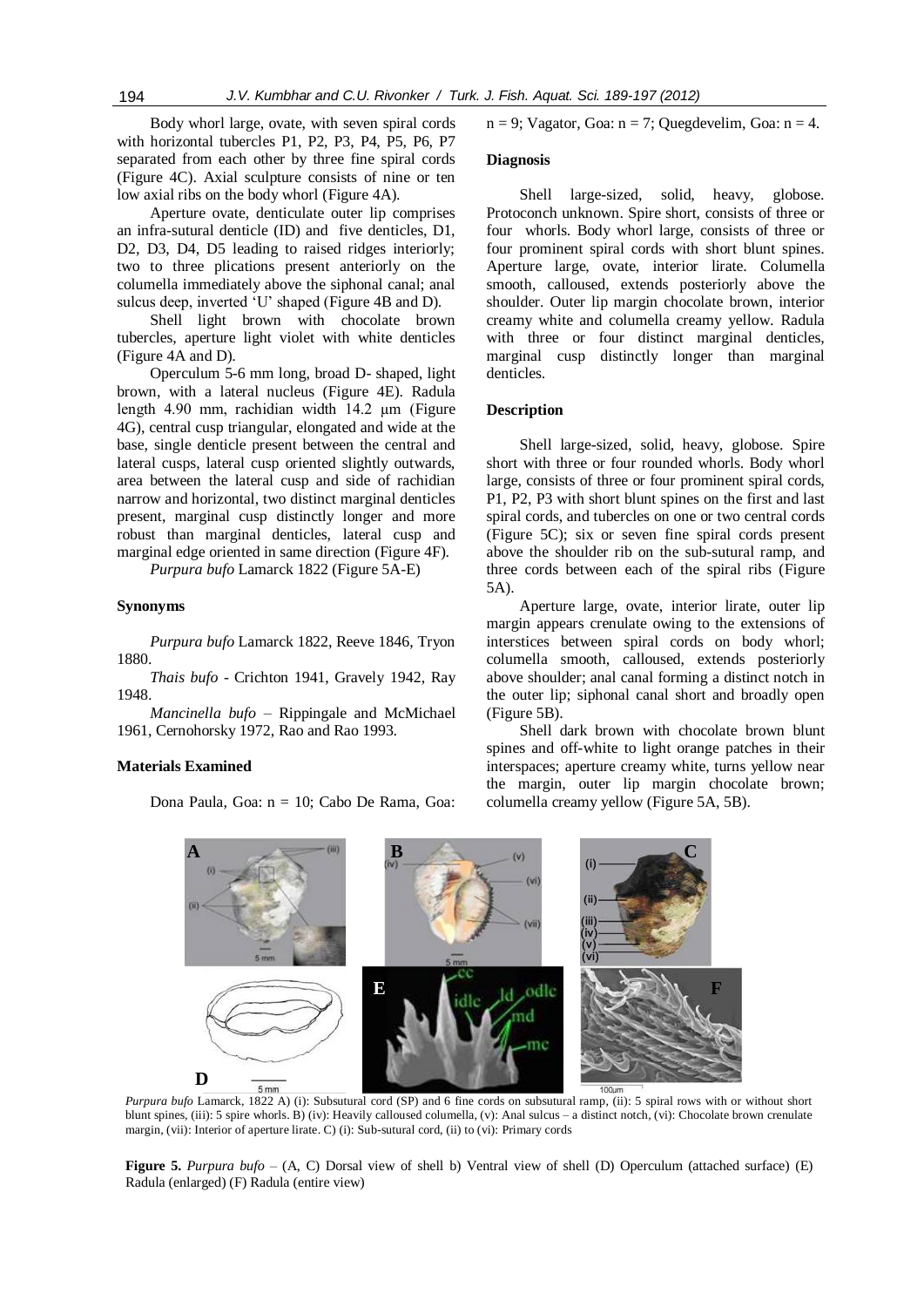Operculum 15-20 mm long, dark brown, outer margin thickened on one side, with a lateral nucleus (Figure 5D). Radula length 4.6 mm, rachidian width 14.51 µm (Figure 5F), central cusp triangular, elongated and wide at the base, single denticle present between the central and lateral cusps, lateral cusp straight with the tip oriented slightly outwards, outer denticles on lateral cusp long and distinct, area between lateral cusp and side of rachidian wide and horizontal, three or four elongated marginal denticles distinct, marginal cusp distinctly longer than marginal denticles, lateral cusp and edge of the marginal cusp oriented in similar direction (Figure 5E).

Published literature pertaining to body whorl sculpture of *P. bufo* reveals various structures including tubercles (Rao and Rao, 1993) and low nodules (Wilson, 1994). However, in the present study blunt spines were observed on the first and last spiral ribs and tubercles on the middle ones.

#### **Gastropod Ecology**

The occurrence and distribution of inter-tidal gastropods during the tenure of present study were found towards upper inter-tidal coast at the river mouth showing minor variations in the sea surface temperature (29.71 - 26.71 $^{\circ}$ C) and salinity (30-32) ppm). The distribution of gastropods was found to be restricted to a particular horizontal band indicating that prevailing environmental factors such as degree of exposure to wave impact, duration of wetting by immersion and by splashes from waves, the presence or absence of competitors, predators, food source, air and sea temperatures anomaly and the duration of exposure (Purchon, 1968).

#### **Acknowledgements**

The authors are grateful to the Ballast Water Management Programme, India executed by National Institute of Oceanography, Dona Paula, Goa for Ministry of Shipping, Government of India. We are also grateful to Dr. Roland Houart, Research Associate, Institut royal des Sciences naturelles de Belgique, Bruxelles for his valuable guidance that enabled the improvement in quality of the manuscript. We are also indebted to Mr. V. Khedekar, Geological Oceanography Division, NIO for Scanning Electron Microscope (SEM) photography of the radula and Mr. K. Venkat, Marine Corrosion and Materials Research Division, NIO for the photography of the specimens. Thanks are also due to Shri. Vinay P. Padate for the help rendered during the sampling.

### **References**

- Abe, N. 1980. Food and feeding habit of some carnivorous gastropod (preliminary report). Benthos Research, 19/20: 39-47 (in Japanese).
- Abe, N. 1983. Breeding of Thais clavigera (Küster) and

predation of its eggs by Cronia margariticola. Morton, B. and Dudgeon, D (Eds.), The Second International Workshop on Malacofauna of Hong Kong and southern China Hong Kong University Press, 381- 392.

- Apte, D. 1998. The Book of Indian Shells. Bombay Natural History Society, Oxford University Press, Bombay.
- Bouchet, P., Lozouet, P., Maestrati, P. & Heros, V. 2002. Assessing the magnitude of species richness in tropical marine environments: high numbers of molluscs at a New Caledonia site. Biological Journal of the Linnean Society, 75: 421-436. doi: 10.1046/j.1095-8312.2002.00052.x
- Boucher, L. M. 1986. Coral predation by muricid gastropods of the genus Drupella at Enewetak, Marshall Islands. Bulletin of Marine Science, 1: 9-11.
- Carriker, M. R. 1981. Shell penetration and feeding by naticean and muricacean predatory gastropods. A. synthesis. Malacologia, 20: 403-422.
- Cernohorsky, W. O. 1972. Marine shells of the Pacific 2nd edition, Pacific publications.
- Claremont, M., Reid, D.G. & Williams, S.T. 2008. A molecular phylogeny of the Rapaninae and Ergalataxinae (Neogastropoda: Muricidae). Journal of Molluscan Studies, 74: 215-221. doi: 10.1093/mollus/eyn005
- Crichton, M. D. 1941. Marine Shells of Madras. Journal of the Bombay Natural History Society, 42: 323-341, pls. 1-4.
- Egorov, R. V. 1993. Trophoninae (Muricidae) of Russian and adjacent waters. Ruthenica Supplement, 48 pp.
- Gravely, F. H. 1942. Shells and other animal remains found on Madras beach, pt. 2. (Mollusca-Gastropoda). Bulletin of the Madras Government Museum, new Series, 5: 1-110 pp, 17 text figures.
- Harper, E. & Morton, B. 1994. The biology of Isognomon legumen (Gmelin, 1791) (Bivalvia: Pterioida) at Cape D'Aguilar, Hong Kong, with special reference to predation by muricids. B. Morton (Ed.), Proceedings of the Third International Workshop on Malacofauna of Hong Kong and southern China, Hong Kong 13 April to 1 May 1992. The Malacofauna of Hong Kong and southern China III. Hong Kong University Press, pp. 405-426.
- Hornell, J. & Tomlin, J. R. K. B. 1951. Checklist of marine and fluvialite mollusca of Bombay and neighbourhood Appendix In: Indian molluscs. Bombay Natural History Society, 83-97 pp.
- Houart, R. 2002. Comments on a group of small Morula s.s. species (Gastropoda: Muricidae: Rapaninae) from the Indo-West pacific with the description of two new species. Novapex, 3: 97-118.
- Houart, R. 2004. Review of recent species of Morula (Oppomorus), M. (Azumamorula), and M. (Habromorula) (Gastropoda: Muricidae: Ergalataxinae). Novapex, 5: 91-130.
- Houart, R. 2009. Morula (Morula) anaxares (Kiener 1835). Accesed through the World Register of Marine species. http://www.marinespecies.org/
- Hughes, R. N. 1986. A functional biology of marine gastropods. Maryland: The John Hopkins University Press.
- Hylleberg, J. and Nateewathana, A. 1992. Description of *Chicoreus ramosus* shells, with notes on *Chicoreus torrefactus,* Special Publication of the Phuket Marine Biological Center, 10: 109-112.
- Iredale, T. 1915. A commentary on Suter's Manual of the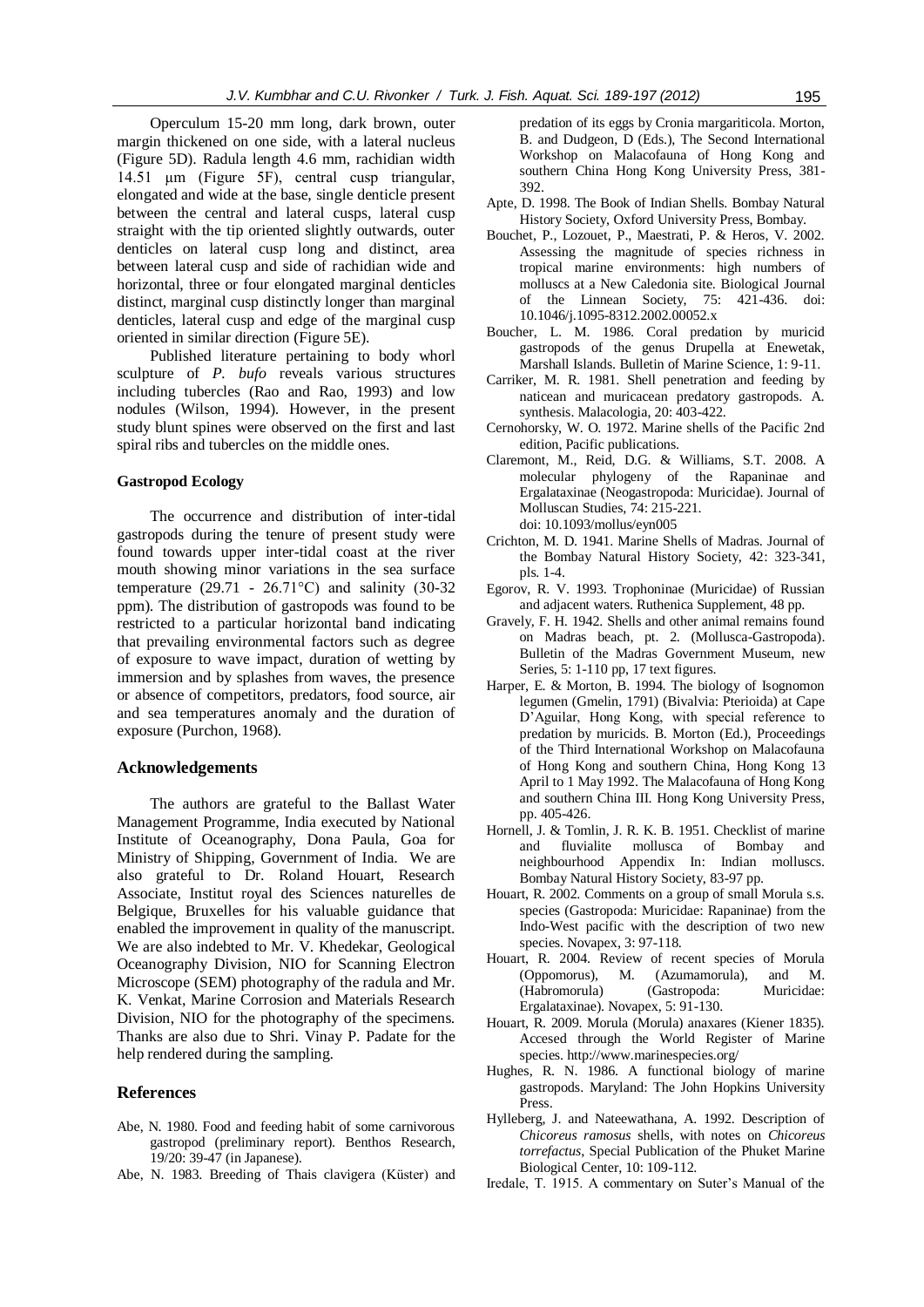New Zealand Mollusca. Transactions and Proceedings of the New Zealand Institute, 47: 417-197.

- Kantor, Y. I. 2002. Morphological prerequisites for understanding Neogastropod phylogeny. Oliverio, M. & R. Chemello, (Eds.), Systematics, Phylogeny and Biology of the Neogastropoda. Bollettino Malacologia, 4: 161-174.
- Keable, S. J. 1995. Structure of the marine invertebrate scavenging guild of a tropical reef ecosystem: Field studies at Lizard Island, Queensland, Australia. Journal of Natural History 29: 27-45. doi: 10.1080/00222939500770021
- Kool, S. P. 1987. Significance of radular characters in reconstruction of thaidid phylogeny (Neogastropoda: Muricacea). The Nautilus, 101: 117-132.
- Lamarck, J. B. P. A. de. 1822. Histoire naturelle des animaux sans vertèbres, 7: 232 pp.
- Melvill, J. C. 1893. Descriptions of twenty five new species of marine shells from Bombay, Memoirs of the Proceedings of Manchester Literary and Philosophical Society, 7: 52-67, 1 pl.
- Melvill, J. C. 1928. The marine Mollusca of Persian Gulf, Gulf of Oman and Arabian sea, as evidenced mainly through the collections of Captain F. W. Townsend, 1893-1894. Addenda corrigenda and emendenda, Proceedings of the malacological Society London, 18: 93-117pp.
- Melvill, J. C. & Standen, R. 1898. The marine molluscs of Madras and immediate neighbourhood. Journal of Conchology, London, 9: 30-48 and 75-85.
- Melvill, J. C. & Standen, R. 1901. The mollusca of the Persian Gulf, Gulf of Oman and Arabian sea as evidenced mainly through F. W. Townsend, 1893 - 1900, with descriptions of new species Proceedings of the Zoological Society, London, 2: 327-46 pp, 21 -24 pl.
- Merle, D. 2001. The spiral cords and internal denticles of the outer lip in the Muricidae: terminology and methodological comments. Novapex, 2: 69- 91.
- Merle, D. 2005. The spiral cords of the Muricidae (Gastropoda: Neogastropoda): importance of ontogenic and topological correspondence for delineating structural homologies. Lathaia, 38: 367- 379. doi: 10.1080/00241160500355129
- Merle, D. & Houart, R. 2004. Recent progresses in muricid shell studies: challenge and future works. Bollettino Malacologia, Roma, 39: 161-176.
- Mills, S. W., Mullineaux, L. S. & Tyler, P. A. 2007. Habitat associations in gastropod species at East Pacific Rise Hydrothermal Vents (9°50'N). The Biological Bulletin, 212: 185-194. doi: 10.2307/25066601
- Navarette, S. A. 1996. Variable predation: Effects of whelks on a mid-tidal successional community. Ecological monographs, 66: 301-321. doi: 10.2307/2963520
- Purchon, R. D. 1968. The biology of the Mollusca, International series of monographs in pure and applied biology, Pergamon Press, 40: 561 pp.
- Radwin, G. E. & D'Attilio, A. 1976. Murex shells of the World: An illustrated guide to the Muricidae. Stanford University Press, Stanford, California.
- Rajagopal, S., Khan S. A., Srinivasan, M. and Shanmugam, A. 1998. Gastropods of Parangipettai coast. Center of Advanced Study in Marine Biology, Parangipettai, India.
- Ramesh, R. & Ravichandran, S. 2008. Feeding biology with reference to algal preference and Scanning Electron Microscopy Studies on radula of Turbo brunneus.

Trends in Applied Sciences Research, 3: 189-195. doi: 10.3923/tasr.2008.189.195

- Ray, H. C. 1948. On a collection of Mollusca from the Coromandel coast of India. Records of the Indian Museum, 46: 87-122.
- Ray, H. C. 1977. Contribution to the knowledge of molluscan fauna of Maungmagan, Lower Burma. Indian Museum Publication, 150 pp. 1pl.
- Rao, K. V. S. & Subba Rao, N.V. 1991. Fauna of Lakshadweep, Mollusca: State Fauna ser., 2: 273-362, 3 pls.
- Rao, N. V. S. 2003. Indian seashells (Part- I): Polyplacophora and Gastropoda, Records of the Zoological Survey of India, Occasional Paper 19: 416 pp.
- Rao, N. V. S. and Rao, K. V. S. 1993. Contributions to the knowledge of Indian Marine Molluscs 3. Family: Muricidae. Records of the Zoological Survey of India, Occassional Paper, no. 15: 1-233 pp, 14 pls.
- Reeve, L.V. 1846. Monograph of the genus Ricinula. Conchologia Iconica, 3: pl. 1-6.
- Reid, D. G. 2000. Preservation and curation of marine molluscan specimens. Phuket Marine Biological Center Special Publication, 21: 583-590.
- Rippingale, O. H. and McMichael, D. F. 1961. Queensland and Great Barrier Reef shells Brisbane, 210 p., 29 pls.
- Roberts, A. 2000. A Comparison of the Feeding Behaviour and the Functional Morphology of Radula Structure in Nudibranchs, Thesis Masters dissertation submitted to Van Mildert College, University of Durham.
- Tan, K. S. 2003. Feeding ecology of common intertidal Muricidae (Mollusca: Neogastropoda) from the Burrup Peninsula, Western Peninsula, Western Australia: 173-192. F.E. Wells, D.I. Walker and D.S. Jones, (Eds.), The marine flora and fauna of Dampier, Western Australia. Western Australia Museum, Perth.
- Tan, K. S. 2008. Mudflat predation of bivalves and gastropods by Chicoreus capucinus (Neogastropoda: Muricidae) at Kungkrabaen Bay, Gulf of Thailand. The Raffles Bulletin of Zoology, 18: 235-245.
- Tan, K. S. & Sigurdsson, J. B. 1996. Two new species of Thais (Mollusca: Neogastropoda: Muricidae) from Peninsular Malaysia and Singapore, with notes on T. tissoti (Petit, 1852) and T. blanfordi (Melvill, 1893), from Bombay, India. The Raffles Bulletin of Zoology, 44: 77-107.
- Taylor, J. D. 1983. The food of coral-reef Drupa (Gastropoda). Zoological Journal of the Linnean Society, 78: 299-316. doi: 10.1111/j.1096-3642.1975.tb02262.x
- Tryon, G. W. 1880. Manual of Conchology, structural and systematic, with illustrations of the species, Vol. 2. Muricinae, Purpurinae. Academy of Natural Sciences, Philadelphia. 289 pp. 70 pls.
- Tsuchiya, K. 2000. Family Muricidae. Okutani, T. (Ed.) Marine Molluscs in Japan Tokai University Press, Tokyo, 365-421pp.
- Turner, S. J. 1994. The biology and population outbreaks of the corallivorous gastropod Drupella on Indo-Pacific reef. Oceanography and Marine Biology: an Annual review, 32: 461-530.
- Vaïtilingon, D., Eeckhaut, I., Fourgon, D. and Jangoux, M. 2004. Population dynamics, infestation and host selection of Vexilla vexillum, an ectoparasitic muricid of echinoid in Madagascar. Disease of aquatic organisms, 61: 241-255.
- Vermeij, G. J. & Carlson, S. J. 2000. The muricid gastropod